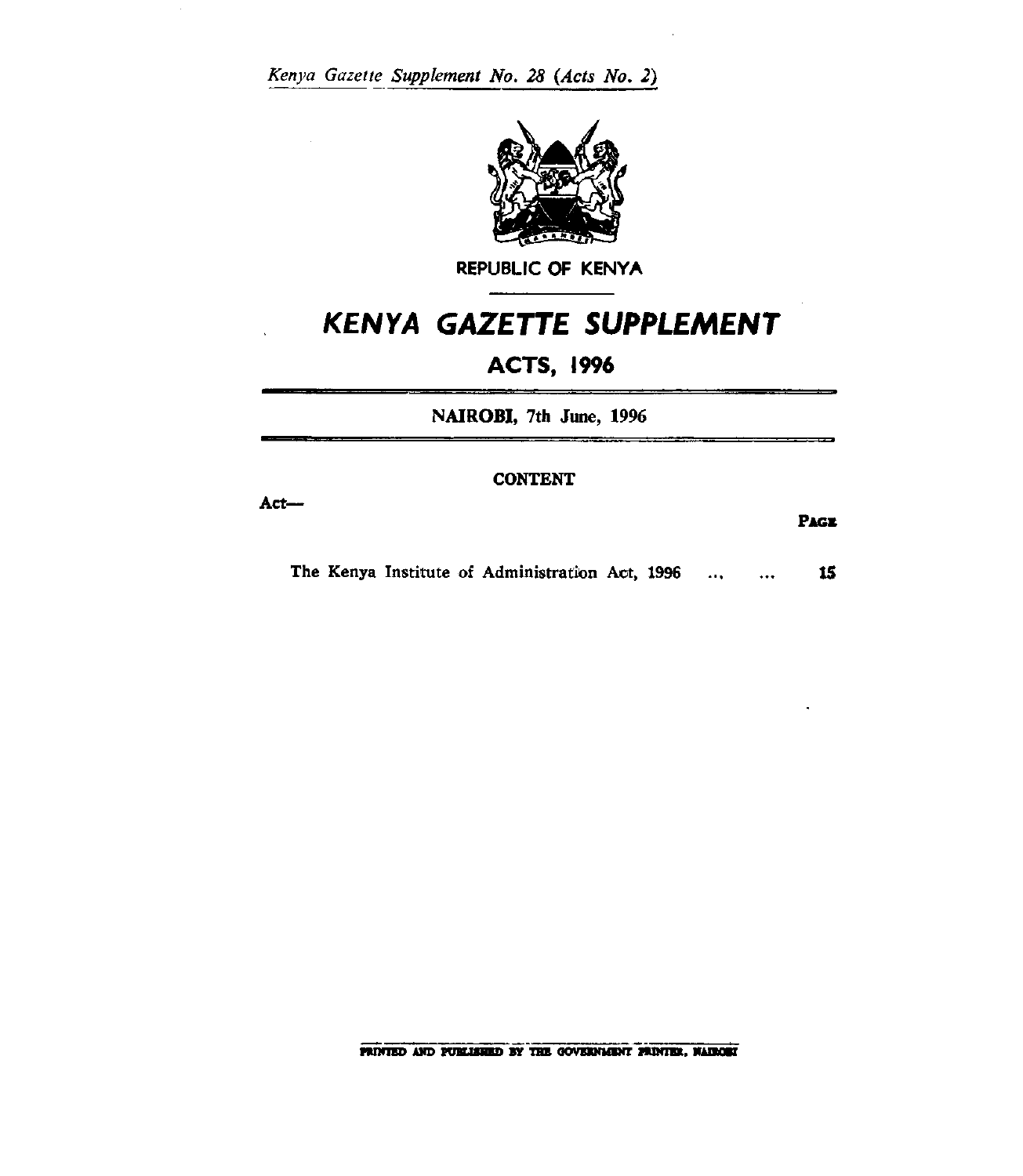$\mathcal{L}^{\text{max}}_{\text{max}}$  and  $\mathcal{L}^{\text{max}}_{\text{max}}$  $\label{eq:2.1} \frac{1}{\sqrt{2}}\int_{\mathbb{R}^3}\frac{1}{\sqrt{2}}\left(\frac{1}{\sqrt{2}}\right)^2\frac{1}{\sqrt{2}}\left(\frac{1}{\sqrt{2}}\right)^2\frac{1}{\sqrt{2}}\left(\frac{1}{\sqrt{2}}\right)^2\frac{1}{\sqrt{2}}\left(\frac{1}{\sqrt{2}}\right)^2.$ 

 $\mathcal{L}^{\mathcal{L}}(\mathcal{L}^{\mathcal{L}})$  and  $\mathcal{L}^{\mathcal{L}}(\mathcal{L}^{\mathcal{L}})$  . We can consider the  $\mathcal{L}^{\mathcal{L}}$  $\mathcal{L}^{\text{max}}_{\text{max}}$  and  $\mathcal{L}^{\text{max}}_{\text{max}}$ 

 $\pi(\mathbb{Z},\mathbb{R}^n)$  .

 $\frac{1}{2} \frac{1}{2} \frac{1}{2} \left( \frac{1}{2} \left( \frac{1}{2} \frac{1}{2} \left( \frac{1}{2} \frac{1}{2} \frac{1}{2} \frac{1}{2} \frac{1}{2} \frac{1}{2} \frac{1}{2} \frac{1}{2} \frac{1}{2} \frac{1}{2} \frac{1}{2} \frac{1}{2} \frac{1}{2} \frac{1}{2} \frac{1}{2} \frac{1}{2} \frac{1}{2} \frac{1}{2} \frac{1}{2} \frac{1}{2} \frac{1}{2} \frac{1}{2} \frac{1}{2} \frac{1}{2} \$ 

GENERAL SERVICE CONTRACTORS AND SERVER OF THE CONTRACTORS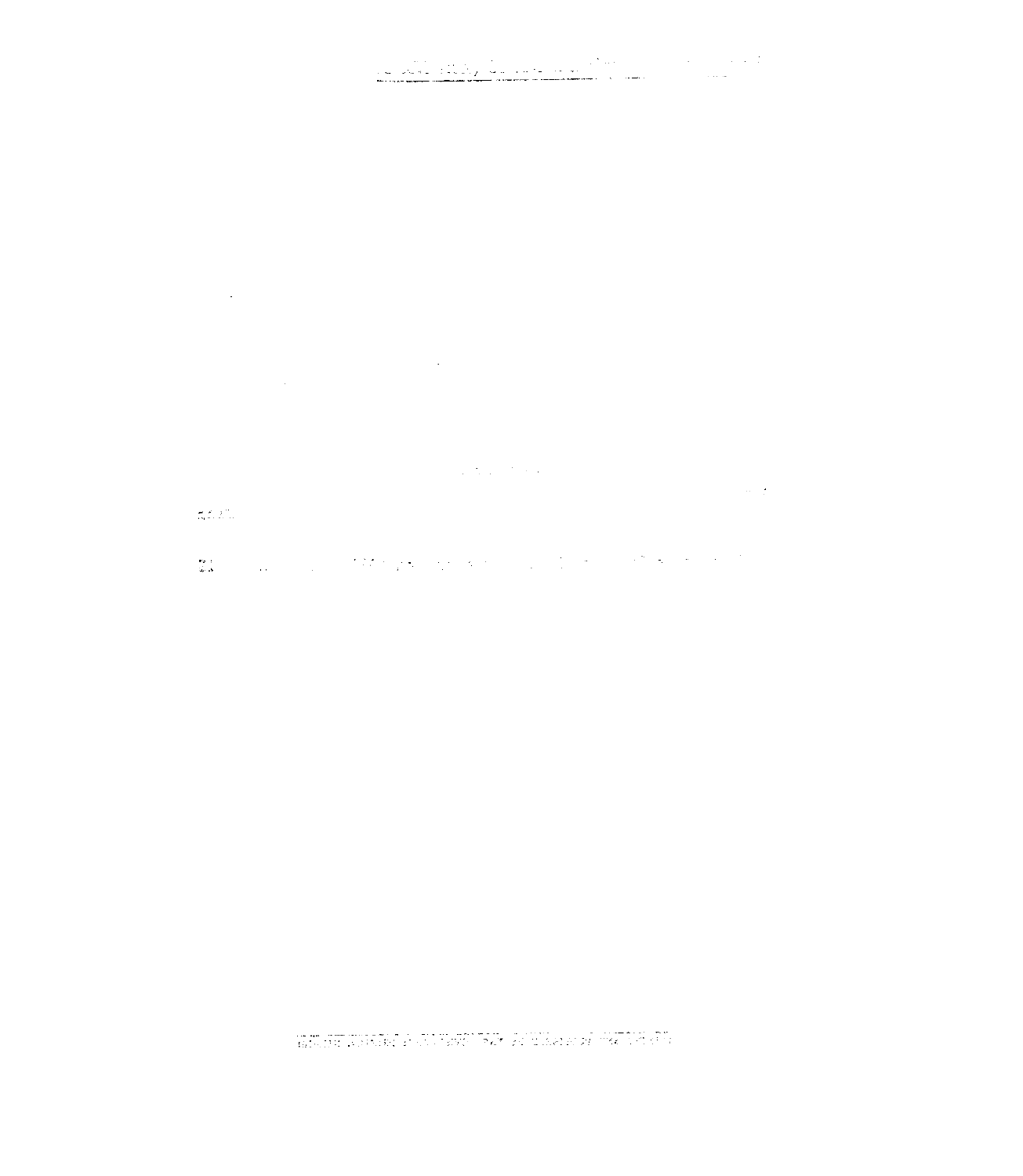## **THE KENYA INSTITUTE OF ADMINISTRATION**  ACT, **1996**

#### **No. 2 of 1996**

*Date of Assent: 5th June, 1996* 

#### *Date of Commencement: By Notice*

#### ARRANGEMENT OF SECTIONS

*Section* 

 $\pm \frac{1}{2}$ 

Ą

1—Short tide and commencement.

2—Interpretation.

3—Establishment of the Institute.

4—Functions of the Institute.

5—Establishment of the Council.

6—Functions of the Council.

7—Meetings of the Council.

8—Common seal and execution of documents.

9—Director of the Institute.

10—Staff of the Institute.

11—Funds and assets of the Institute.

12—Strategic plans, budget and annual report.

13—Protection of Council members and staff of the Institute.

14—Exemption from stamp duty.

15—Regulations.

16-Transitional provisions and saving.

**Allen Frederick**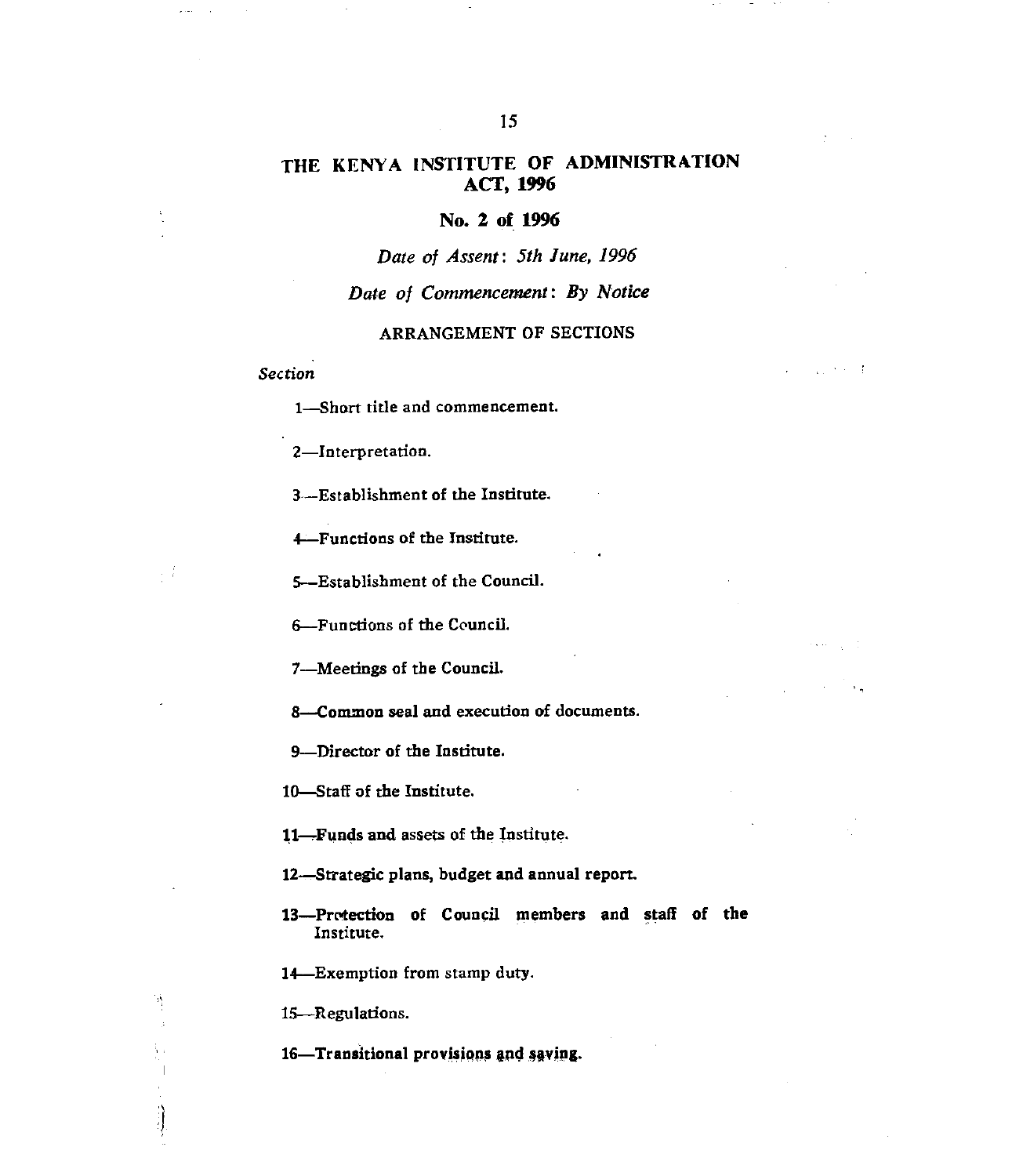## An Act of Parliament to establish the Kenya Institute of Administration and to provide for connected purposes

ENACTED by the Parliament of Kenya as follows:-

**Short tide and commencement.** 

1. This Act may be cited as the Kenya Institute of Administration Act, 1996 and shall come into operation on such date as the Minister may, by notice in the Gazette, appoint.

**Interpretation.** 2. In this Act, unless the context otherwise requires—

"Council" means the Council established by section 5;

"Chairman" means the chairman of the Council appointed under section 5 (1) (a):

"Director" means the Director appointed under section 9;

"former Institute" means the Institute known as the Kenya Institute of Administration in existence immediately before the commencement of this Act;

"Minister" means the Minister for the time being responsible for matters relating to the Directorate of Personnel Management

"state corporation" has the meaning assigned to it in **Cap. 446.** section 2 of the State Corporations Act

> 3. (1) There is hereby established a body corporate to be known as the Kenya Institute of Administration.

(2) The Institute shall have perpetual succession and a common seal, with power to acquire, own, possess and dispose of pmpetty, to borrow or lend money or to enter into contract and to sue and be sued in its corporate name.

4. The functions of the Institute shall be—

- (a) to provide training, consultancy and research services on commercial basis which are designed to promote national development and standards of competence and integrity in the public service, state corporations and local governments;
- $(b)$  to provide training, consultancy and research services on commercial basis to persons, local or foreigners, kin the private sector;
- $(c)$  to provide training to promote a culture of decency, honesty, hardwork, transparency and accountability among the public servants;

**Establishment of the Institute.** 

**Functions of the Institute.**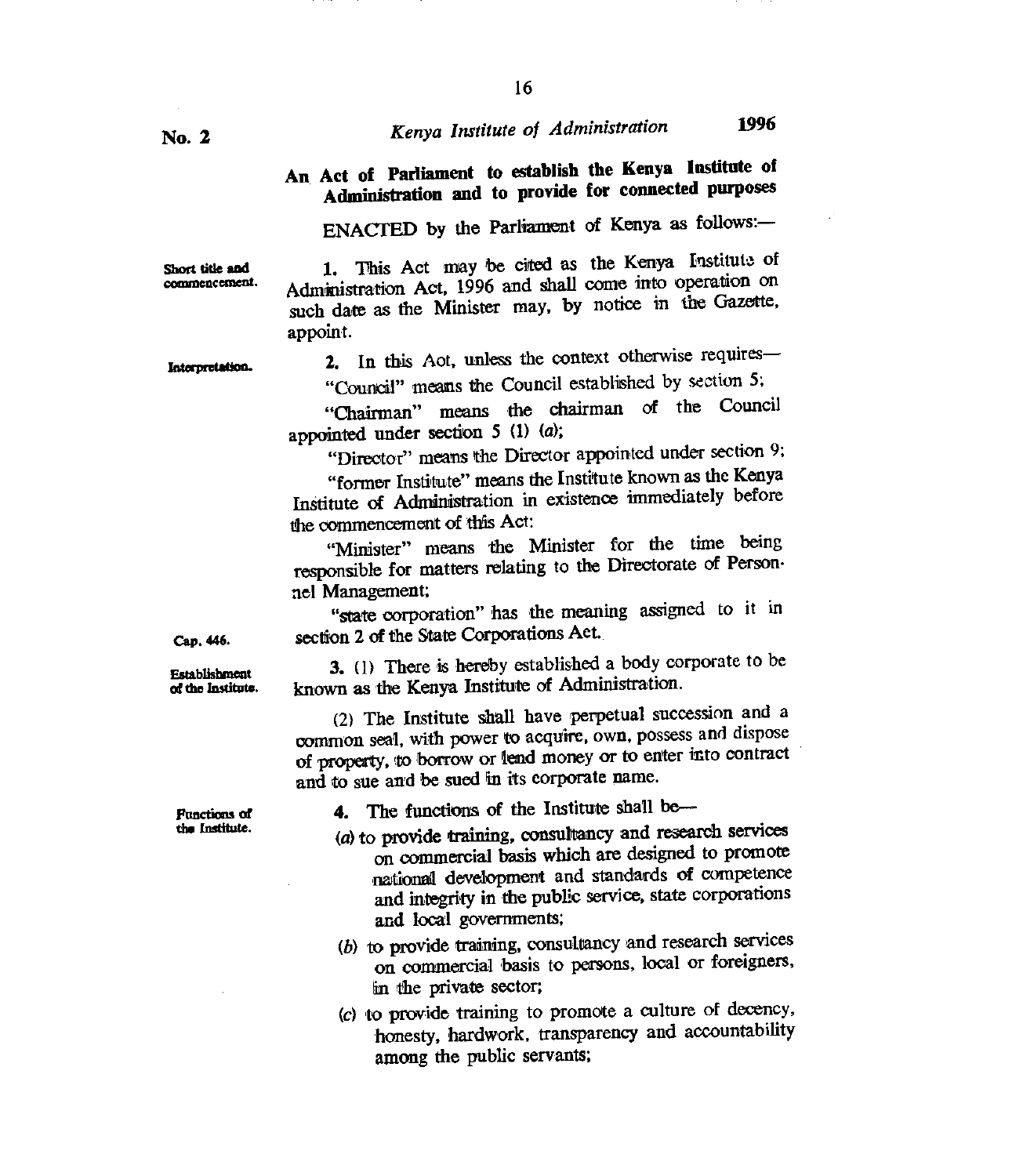- - (d) to conduct examinations and award diplomas and other forms of suitable awards to the successful candidates; and
	- (e) to do all such other things as appear to be necessary. desirable or expedient for the proper discharge of its functions under this Act.

5. (1) The governing body of the Institute shall be the Council which shall consist *of—* 

- (a) a non-executive Chairman appointed by the President who shall be a person with considerable experience in the executive management of a corporate body;
- (b) the Director of the Institute;
- (c) the Permanent Secretary for the time being in charge of the Directorate of Personnel Management;
- (d) the Permanent Secretary to the Treasury;
- (e) the Permanent Secretary for the time being in charge of the Provincial Administration;
- (f) a member of the Public Service Commission to be appointed by the Public Service Commission; and
- (g) not less than six and not more than ten persons who do not hold office in the Public Service or who are not members of the National Assembly, drawn from the professional bodies and organizations.

(2) The members of the Council, other than the Chairman. shall be appointed by the Minister.

(3) Every appointment to the Council under section 5 (1) *(g)* shall be by name and by notice in the Gazette and shall be for a renewable period of not more than five years:

Provided that no member appointed under this section shall hold office for a period exceeding ten years in the aggregate.

(4) An appointment of a member to the Council shall cease if he—

- (a) serves the Minister with written notice of his resignation; or
- $(b)$  is absent, without the written permission of the Minister notified to the Council, from three consecutive meetings of the Council: or
- (c) is convicted of a criminal offence and sentenced to imprisonment for a term exceeding six months or to a fine exceeding two thousand shillings; or

**Establishment ot the Candi**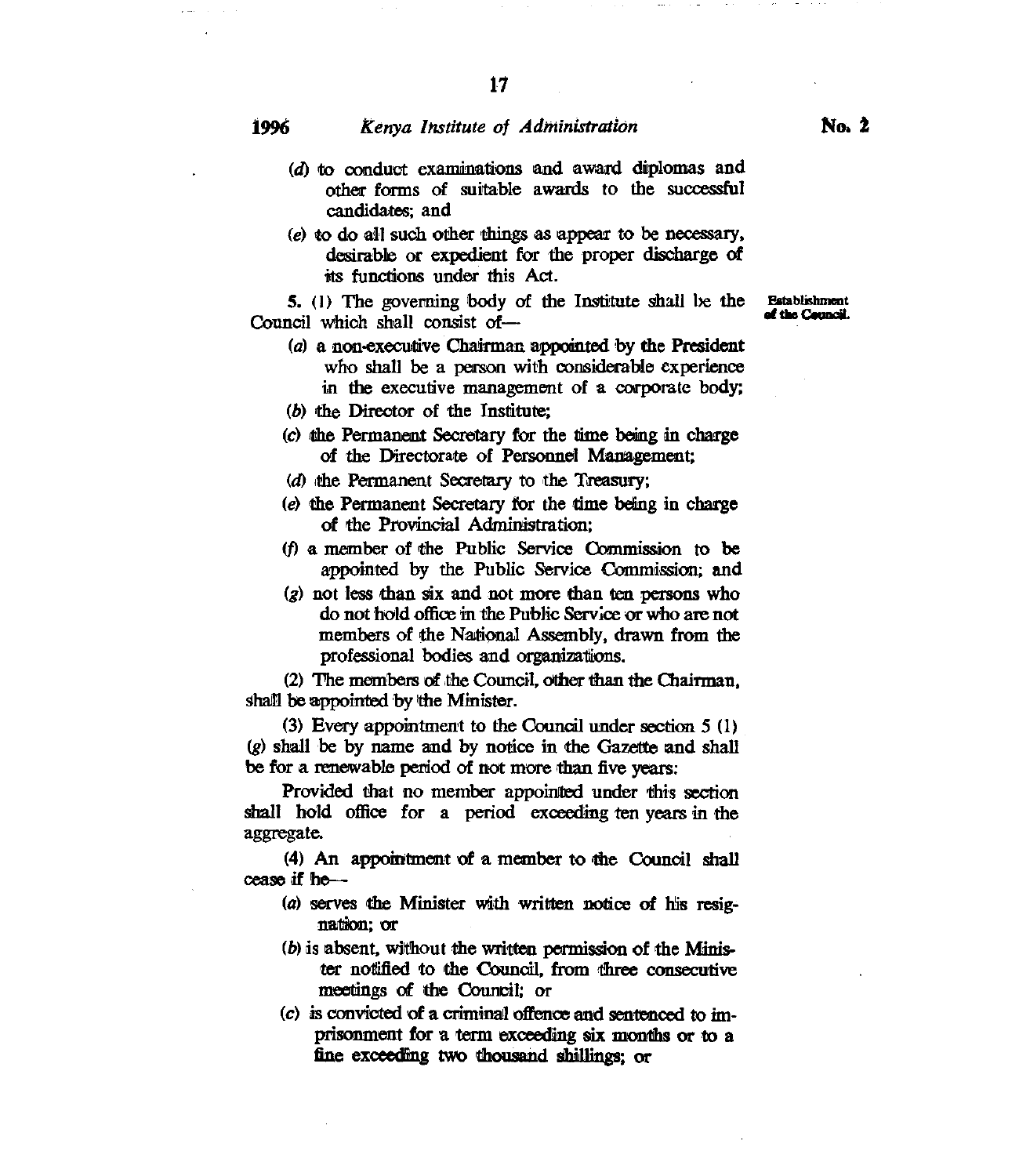No. 2 *Kenya Institute of Administration* <sup>1996</sup>

- (d) is incapacitated by prolonged physical or mental illness from performing his duties as a member of the Council. or
- (e) conducts himself in a manner deemed by the Minister to be inconsistent with membership of the Council.

(5) A member of the Council, other than an *ex officio* member, shall attend meetings of the Council in person and no person shall be appointed as an alternate for a substantive member who is unable to attend such meetings.

Functions of the Council.

6. (1) The functions of the Council shall be--

- (a) to formulate, with the approval of the Minister, policies pertaining to the organization and management of the Institute;
- (b) to administer the property and funds of the Institute in such a manner and for such purpose as will, in the opinion of the Council, promote the functions of the Institute;
- (c) to app-ove and submit through the Minister financial estimates in respect of the Institute for consideration by the Treasury;
- $(d)$  to administer the approved estimates of the Institute;
- (e) to receive, on behalf of the Institute, grants-in-aid, gifts, donations, fees, subscriptions or other monies;
- (f) to exercise the power of the Institute to borrow money;
- $(g)$  to appoint suitable staff for the Institute upon such terms and conditions as the Council may determine; and
- (h) to perform such other functions as are incidental to the foregoing.

(2) The powers conferred upon the Institute under subsection (1) (f) shall be exercised only with the prior written consent of the Minister and the Treasury, and the Institute shall not be required to obtain any further consent under section 5 (2) of the State Corporations Act.

7. (1) The Chairman shall preside at all meetings of the Council but in the absence of the Chairman the members shall appoint one of the members appointed under section 5 (1) (g) to preside at the meeting.

Cap. 446.

Meetings of the Council.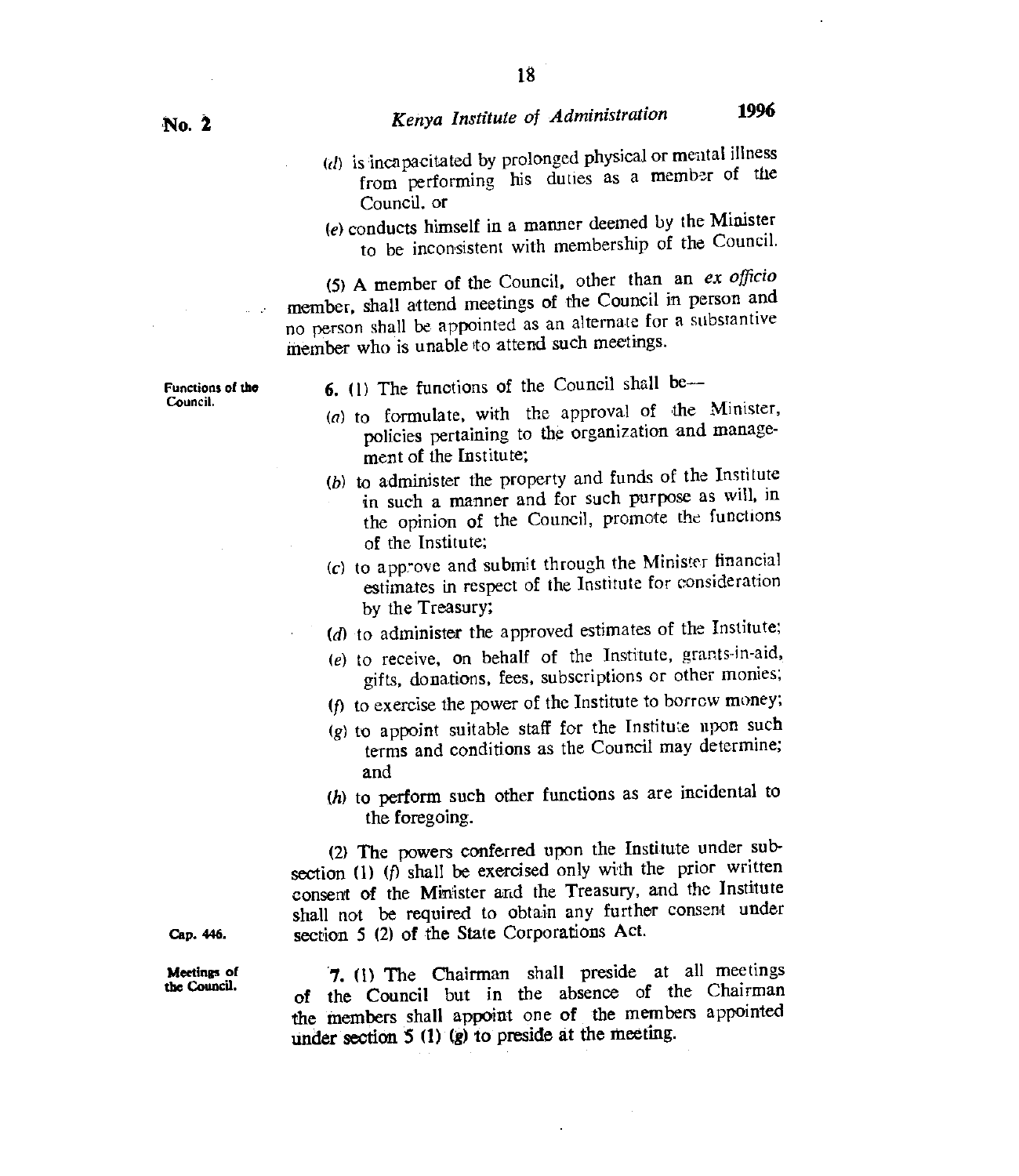### **1996** *Kenya Institute of Administration '***No. 2,**

(2)The quorum for the conduct of business at a meeting of the Council shall be seven of whom the majority shall be members appointed under section 5 (1) *(g).* 

(3) Except as provided in this section, the Council shall comply with the requirements of the State Corporations Act governing the meetings and proceedings of boards of state corporations.

**8.** (I) Subject to this section, the common seal of the Institute shall be kept in such custody as the Council may direct and shall not be used except in the manner authorized by the Council.

(2) All deeds $\mathbf{r}$  instruments, contracts and other documents shall be deemed to be duly executed by or on behalf of the Institute-

- (a) where they are required to be under seal, if sealed with the common seal of the Institute and authenticated by the Chairman and the Director; or
- (b)where they are *not* required to be under seal, if executed in that behalf by a member authorized by the Council for that purpose.

(3) A deed, instrument, contract or other documents executed in accordance with subsection (2) shall be effective in law to bind the Institute and its successors and may be varied or discharged in the same manner as that in which it was executed.

**9.** (1) There shall be a Director of the Institute who shall be a person with experience in executive management and training, appointed by the Minister.

(2) The Director shall be the chief executive of the Institute and shall—

- (a)subject to the directions of the Council on matters of policy, be responsible to the Council for the administration and management of the Institute;
- (b) be responsible for the supervision and discipline of the staff of the Institute; and
- (c) after consultation with the Chairman of the Council, engage temporary employees at such daily rates of pay, not below the minimum rates prescribed by any written law, as he may consider appropriate, and shall report such employment to the Council at its next meeting.

Director of the Institute.

Common seal and execution **of**  documents.

Cap. 446.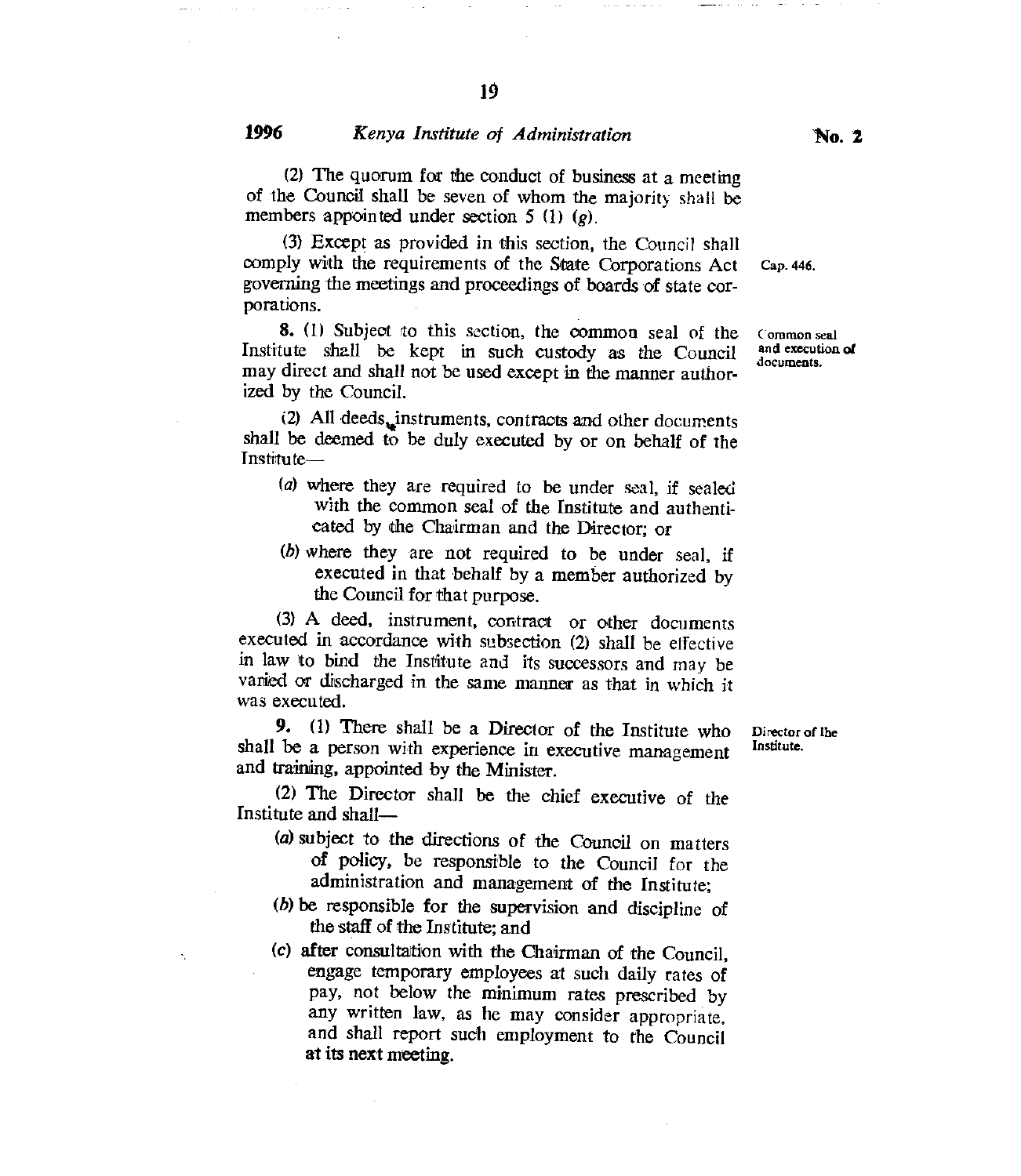(3) The Director shall act as secretary to the Council and any committee which the Council may establish, and shall on the advice of the Chairman of the Council or any such committee convene any meeting of the Council or the committee, and in carrying out any functions under this subsection, the Director—

- $(a)$  may attend meetings of the Council, or of any committee; and
- $(b)$  may attend any of the meetings referred to in paragraph (a) together with such other officers of the Institute as he deems fit.

10. The Council may employ such staff as it deems necessary for the efficient discharge of the functions of the Institute and upon such terms and conditions as the Council may determine.

11. The funds and assets of the Institute shall consist  $of-$ 

- $(a)$  such sums as the Minister may, with the consent of the Treasury, make available for the purposes of this Act out of monies provided by Parliament;
- *(b)any* sums or property which may in any manner become payable to, or vest in, the Institute in respect of tuition fees or any other matter incidental to the carrying out of its functions; and
- (c)any sums or property which may be donated to. or borrowed by, the Institute:

Provided that the Council shall not be obliged to accept a donation for any particular purpose unless it approves of the terms and conditions attached to that donation.

**12.** (1) The Council shall, as soon as practicable after the commencement of this Act and at intervals of not more than three years, prepare a five year strategic plan pertaining to the Institute which shall be submitted to the Minister for approval.

(2) The Council shall preprare and shall, not later than the end of February in every year, submit to the Minister for approval a three year budget incorporating estimates of the Institute's revenue and expenditure for the next three financial years.

assets of the Institute.

Strategic plans, budget and annual report.

Funds and

Staff of the Institute.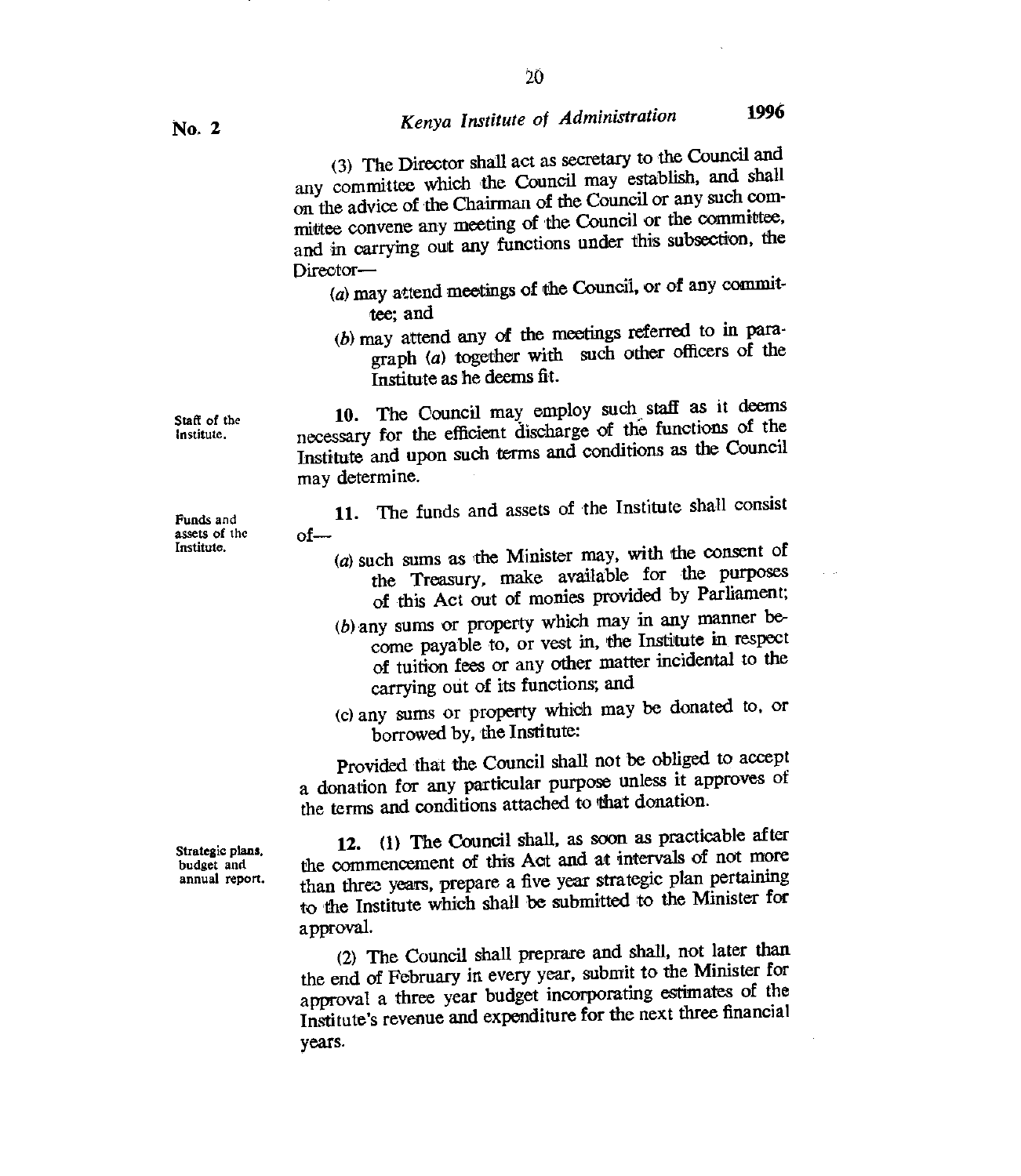## (3) A plan or budget submitted to the Minister under subsection (1) or (2) shall, unless earlier disapproved by the Minister, be approved by him with or without such modifications as he deems necessary not later than three months after it has been submitted.

(4) The Council shall, within a period of three months after the end of each financial year or within such longer period as the Minister may approve, submit to the Minister a report on the operations and activities of the Institute during that year together with the balance sheet and accounts of the Institute audited in accordance with provisions of Part VII of the Exchequer and Audit Act. **Cap. 412.** 

(5) The Minister shall lay the report of the Council together with the audited balance sheet and accounts before the National Assembly within one month of the date of the receipt of the report by him.

(6) The financial year of the Institute shall be the period of twelve months commencing on 1st July and ending on the 30th June, in the next succeeding year.

13. No act or thing done by any member of the Council or any officer or employee of the Institute shall, if the act or thing *was* done *bona fide* for the purpose of carrying out the provisions of this Act, subject him personally to any liability. action, claim or demand whatsoever.

14. No duty shall be chargeable under the Stamp Duty Act in respect of any instrument executed by or on behalf of or in favour of the Institute which, but for this section, the Institute would be liable to pay.

15. The Minister may make regulations for the better carrying out of the purposes of this Act, and in particular with respect to the following matters—

(a) staff appointment and discipline;

- (b) staff welfare including pensions scheme, gratuities, superannuation or provident fund; and
- (c)general management of the Institute.

16. (1) All the funds, assets and other property, movable and immovable, which immediately before the coming into **Transitional** 

**Protection of**  Council. **members and staff of the Institute.** 

**Exemption**  from **stamp duty. Cap. 480.** 

**Regulations** 

**provisions.**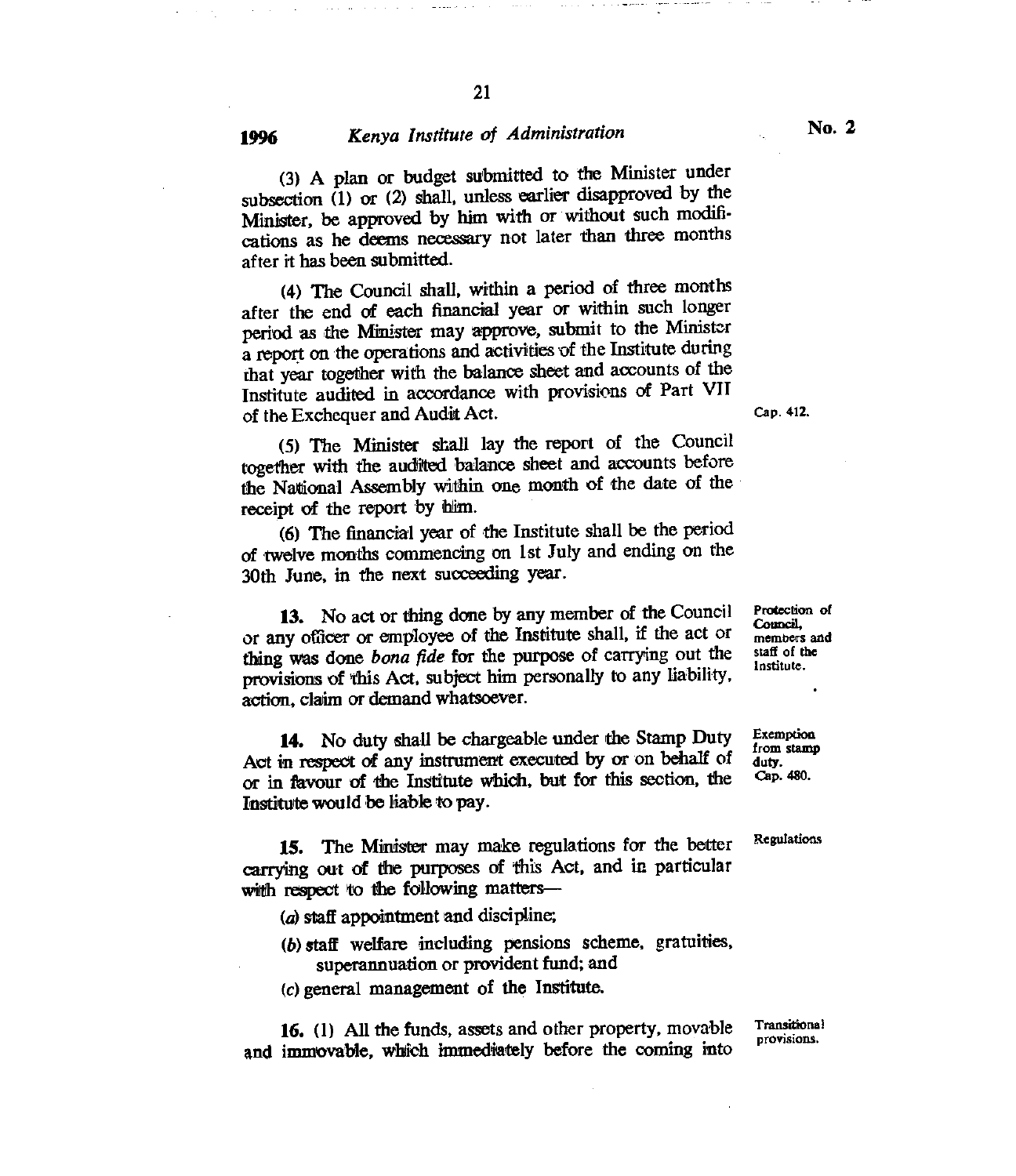operation of this Act, were held by the Government for the former Institute shall, by virtue of this subsection and without further assurance, vest in the Institute.

22

(2) On the coming into operation of this Act, the Bookshop Fund established under the Kenya Institute of Administration Bookshop Fund and all existing stocks of books purchased by the Fund shall vest in the Institute and shall thereafter be administered by the Director on behalf of the institute.

(3) Every public officer having the power or duty to effect or amend any entry in a register relating to property, or to issue or amend any certificate or other documents affecting or evidencing title to property, shall, without payment of fee or other charge and upon request by or on behalf of the Institute, do all such things as are by law necessary to give final effect to the transfer of any property mentioned in subsection (1) to the Institute.

(4) All rights, powers, liabilities and duties, whether arising under any written law or otherwise, which immediately before the coming into operation of this Act were vested in, imposed on or enforceable by or against the Government in respect of the former Institute shall by virtue of this subsection, be transferred to, vested in, imposed on, or be enforceable by or against, the Institute.

(5) On and after the coming into operation of this Act, all actions, suits or legal proceedings by or against the Government pending in respect of the former Institute shall be carried on or prosecuted by or against the Institute and no such suit, action or legal proceedings shall abate or be affected by the coming into operation of this Act.

(6) The annual estimates approved for the former Institute in respect of the financial year in which this Act comes into operation shall be deemed to be the annual estimates of the Institute for the remainder of the financial year but those estimates may be varied by the Council in such manner as the Treasury may approve.

(7) Any person who is an officer or employee of the former Institute immediately before coming into operation of this Act shall not be deemed to be an officer or the employee